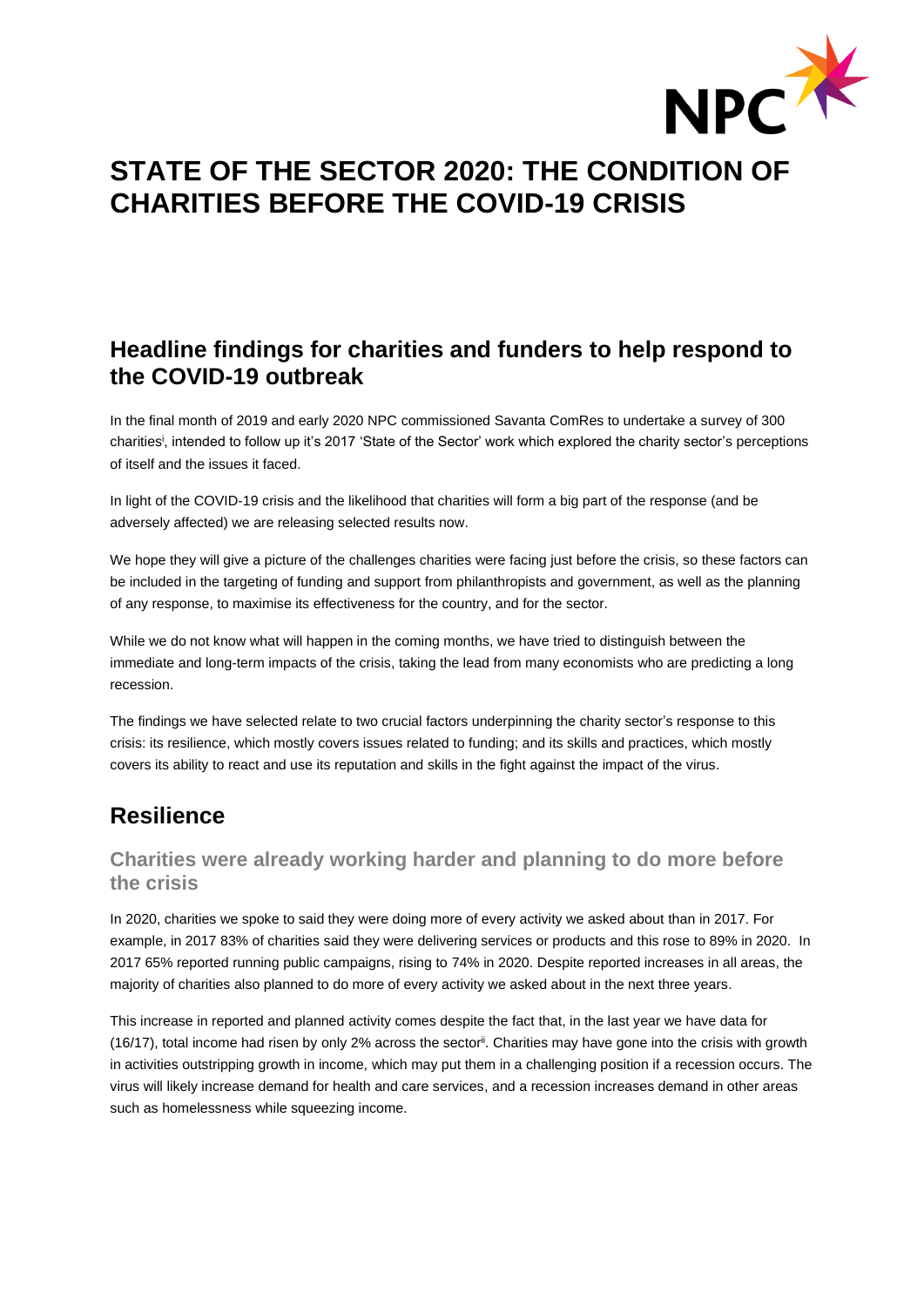### **Cross-subsidy of government contracts brings risks**

Of the charities we surveyed 54% delivered public sector contracts. This is up from 48% in 2017. Most of the charities delivering public sector contracts were large (60%) or major (73%), but there was an 18 percentage point increase, (from 20% to 38%) in the proportion of small/medium charities delivering public sector contracts at least some of the time.

59% of charities with a public sector contract said they are cross subsiding that contract with money from other sources such as fundraising.

Due to the crisis NCVO has forecast charities could miss out on £4.3bn in fundraising over the next 12 weeks<sup>iii</sup>. Then, we may face a recession, and associated contraction in fundraising income. Facing these challenges charities may not be able to afford to deliver some contracts, especially the smaller charities who have recently entered this field.

This has implications for the immediate and long-term survival of some charities but also the continued delivery of the wide range of the public sector services they provide, including crucial work with the elderly, homeless and other groups vulnerable to COVID-19.

65% of respondents said they expect to be delivering public sector contracts at 'about the same' level in three years' time. 25% said they expected to do more. We can only speculate about what the commissioning landscape will be post crisis, but we know it will affect not just the sector, but potentially the delivery of some key government-commissioned services. With £12bn of government services being delivered by charities<sup>iv</sup>, government should look at its commissioning approach in both the short and long term as the impact could be long lasting.

### **Charities say they need more core funding**

When charities were asked what would help the sector increase its impact, the number one answer was, perhaps unsurprisingly, more funding.

Of the organisations who receive money from independent funders only 47% thought that they offered appropriate core funding, and this falls to 42% of small and medium charities compared to 48% large and 53% major charities.

This funding is perhaps the most important to keeping charities afloat during the crisis and, while we acknowledge the efforts of funders who are already doing this, we urge more to think about core funding in the weeks ahead.

Finally, only 45% of charities thought that their funders collaborated well with other funders. So far in the crisis we have seen encouraging examples of collaboration such as the London Funders pledge. We hope funders reflect on this finding and do more to work together.

### **Response**

### **We have concerns about charities' ability to use data**

Using data and understanding the needs of users will be vital if charities are to adapt their work and deliver effective responses to the crisis.

In 2020, 95% of our respondents agreed that the use of data and evidence were important to them for achieving their mission, an increase from 2017 when, although the questions are not directly comparable, only 72% of organisations thought that the results from learning and evaluation were important.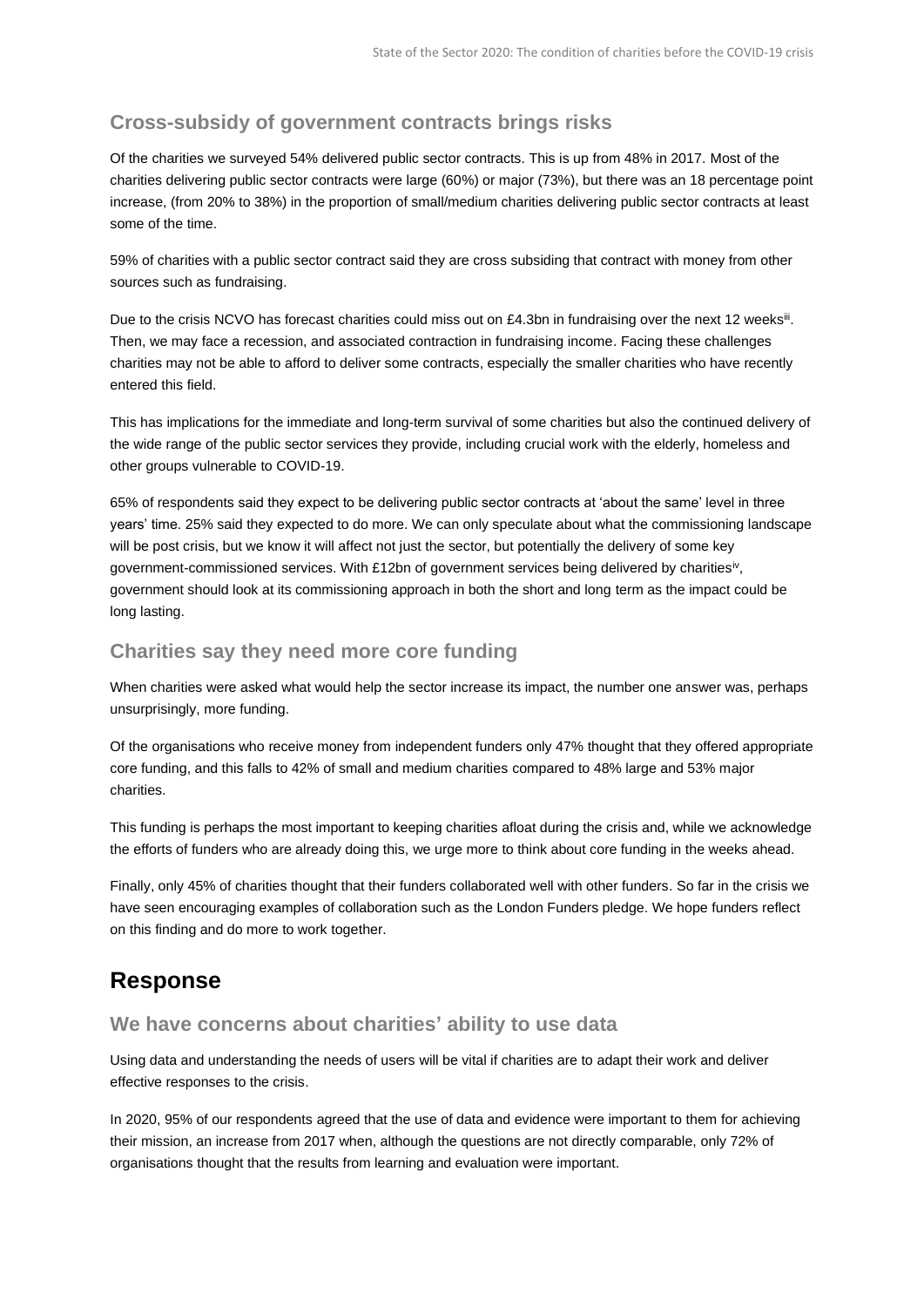When we look at how our respondents use data, 89% think they are good at evaluating their work. Specifically, 92% said they have made a change as a result of learning and evaluation. This has risen since 2017 when 83% claimed to have done this. Their confidence in their ability to learn and change as a result of data will be tested by this crisis.

When we cross reference charities answers with the Lloyd's Digital Index, which assesses charities' abilities to perform 'Essential Digital Skills' we find reason to be worried about over confidence. In the 2019 index, only 49% of the charity sample could use data to improve their products and services<sup>v</sup>.

There is clearly a wide gulf between this and the 92% of our respondents who claimed they have made a change as a result of learning and evaluation. The gap suggests charities may be over-confident in their ability to use data, which may prove to be a barrier in the current crisis.

### **Charities should prioritise learning from users**

To adapt services to meet the changing needs of users during this crisis, charities need to understand their users. Although over 9 in 10 (91%) charities agreed when prompted that user involvement was important for achieving their mission, when we asked them an open question on what the most important thing was to help the sector to have more impact in society, only 9 in 300 mentioned working more closely with beneficiaries, users or communities.

So, although they say it is important to them, we are concerned charities may not prioritise user involvement in the crisis. They should. Involvement, particularly in a time of huge change in how services are delivered to users, should help flag up problems with your services and help make them better. If this isn't happening it may compound the issue with data leaving charities unable to tell if beneficiaries are getting the help they need.

### **Charities need support to use digital**

Digital technology could be vital for delivering services under conditions of quarantine or social isolation.

89% of charities see digital technology as important for achieving their mission. However, we were interested to find that compared to 2017, charities' confidence that they are making the best use of digital technology has declined by 11 percentage points to 59% from 70%. We have speculated this might be caused by increased familiarity with this technology. As charities become more familiar with the possibilities, they may become more aware they are not making the 'best' use.

There are of course many ways a charity might use digital technology – from enabling more home working, use of social media, through to the very way that vital services are delivered. In the current crisis it may be useful to produce some guidance on best practice for using digital technology to deliver their services in the context social distancing and isolation.

### **Charities know trust has been an issue but think it won't affect their work**

Charities' reputations are vital in a crisis where confusion is common and misinformation is circulating widely. Of the charities we surveyed just 5% said that they did not think that public trust in the charity sector was declining (down from 10% in 2017). However almost half (45%) of charities we surveyed said declining public trust in the sector in recent years will have no effect on them compared to 31% saying the same in 2017.

The crisis will likely reveal if this is true and is a moment for the sector to rebuild the trust it seems to acknowledge it has lost.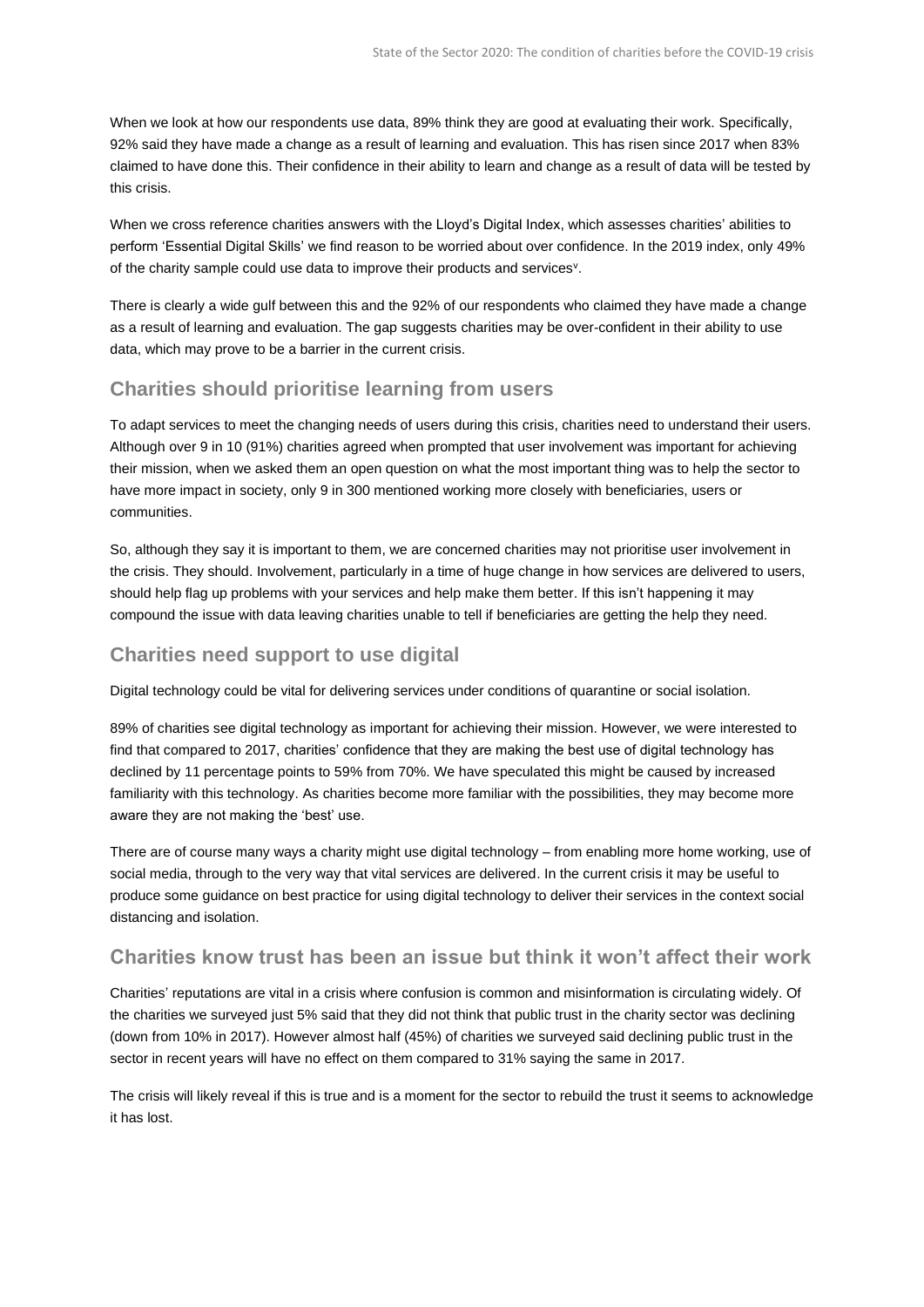### **Charities have not been discussing if their structure helps them deliver**

In 2020 fewer charities reported discussing changing governance structures (54% in 2020 vs 59% in 2017), merging with another organisation (25% vs 34%) and whether to continue with their charitable status (10% vs 15%).

This may mean charities are not in the optimum configuration to tackle the crisis. Unfortunately, due to the pressures we will all be facing, we expect conversations around these topics to increase and suggest they are had before they become critical. These conversations should not just be limited to the success and survival of individual organisations or missions, but those with the ability to support other charities should be asking how they could do so.

Already we are seeing the rapid mobilisation of community efforts to support people affected by the coronavirus outbreak. Much of this movement is beyond the charity sector, in small mutual aid groups. The relationship with the established sector, and its preparedness to support just such a rapid mobilisation will undoubtedly prompt much discussion of the charity sector's ability to move fast and respond.

At NPC, we are committed to helping philanthropists and charities to navigate the COVID 19 outbreak, and are on hand to provide advice and support on how to best target funding in this fast-changing environment. Working with our network of partners and charities, we have already published guidance for philanthropists on sectors that may be most in need, as well as bringing together organisations across sectors to identify practical solutions that can help charities quickly respond to need. All our resources are available at here <https://labs.thinknpc.org/category/coronavirus>

The full state of the sector research will be released later this year. Thank you to our partners, PwC, Barrow Cadbury Foundation, Lloyds Bank Foundation for England and Wales, Odgers Berndtson and the NPC Supporters Circle



<sup>i</sup> The paper was created from interviews with 300 charity leaders between November 2019 January 2020 and represents the most up to date snapshot of the perception of charity leaders available at this time. Charities were selected randomly from all registered charities in England & Wales with an annual income over £10,000. Respondents were either CEOs, chairs, trustees,